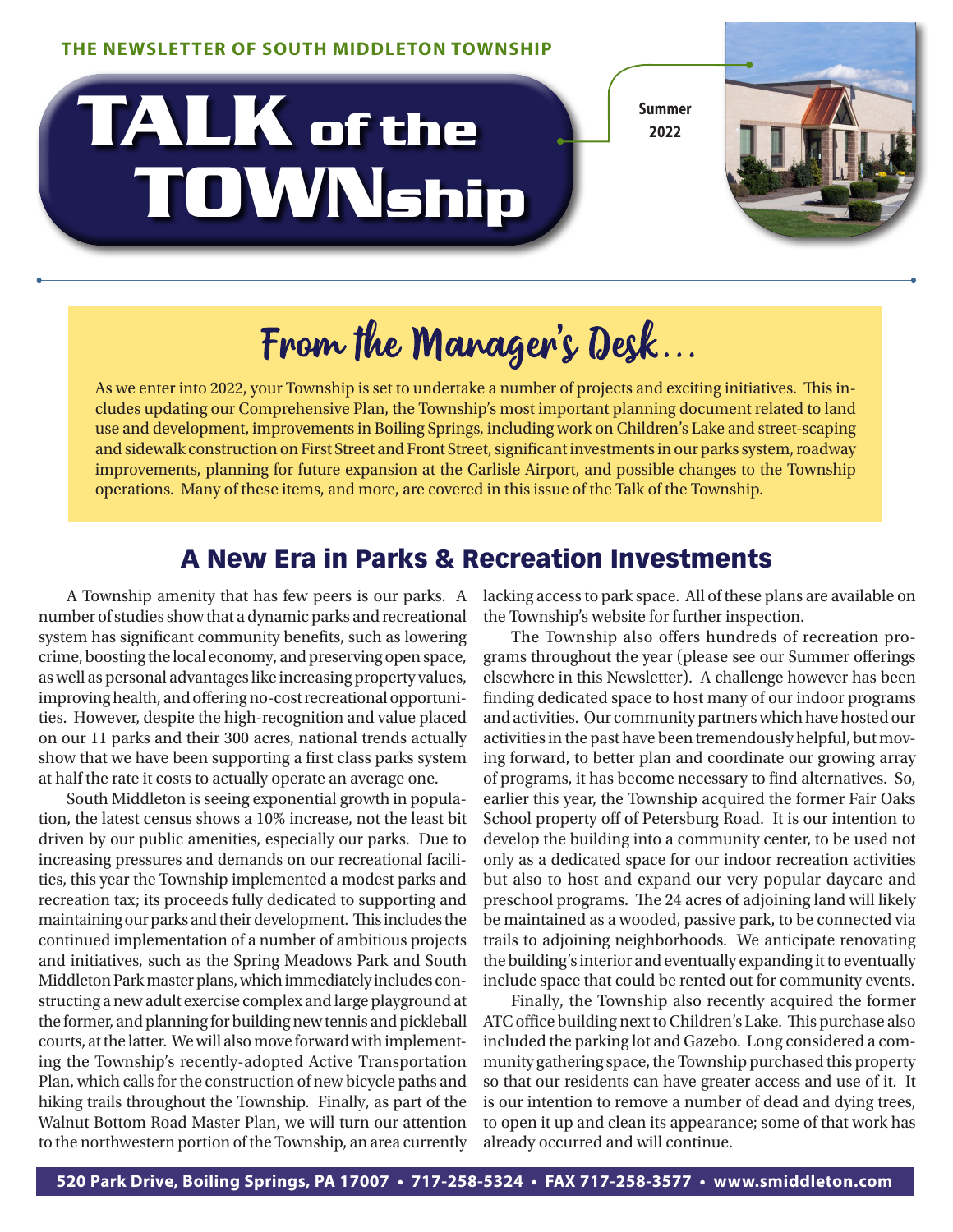### **SOUTH MIDDLETON TOWNSHIP**



**BOARD OF SUPERVISORS** Standing (L-R) Ron Hamilton, Duff Manweiler. Seated (L-R) Walter "Rick" Reighard (Vice Chairman), Shelly Capozzi, Bryan Gembusia (Chairman). supervisors@smiddleton.com

**TOWNSHIP SOLICITOR** - Bryan Salzmann (Salzmann Hughes)

#### **Contributing Authors:**

Cory Adams, Duff Manweiler, Jennifer Varner, Ali Wood, Laci Graham, Josie Hall, Kelly Kurtas, Natalie Kaczor, Sarah Colondrillo & Barbara Wilson

520 Park Drive, Boiling Springs, PA 17007-9536 Office Hours: Monday-Friday 7:30 am - 4:00 pm Telephone: 717-258-5324 • Fax: 717-258-3577 www.smiddleton.com

### **SEWAGE ENFORCEMENT**

**Vince Elbel** - Sewage Enforcement Officer 717-263-6120

### **TAX COLLECTOR**

**Jennifer Varner**

Voice and Fax 717-258-0127 • jvarner@smiddleton.com www.smtaxvarner.com Office Hours: Tues., Wed. & Thurs., 9:30 am – 3:00 pm or by appointment at Township Municipal Building

### **- EMERGENCY -**

**If an after hours emergency occurs in the Township, please observe the following procedures:**

**Police, Fire & Ambulance:** Call **911 PA State Police Carlisle Non-Emergency: 717-249-2121**

**Roadways**: Call the Township Office at 717-258-5324 and leave a message. We will respond as quickly as we can. If you have an emergency, please call 911.

**Sewer & Water**: Call the Municipal Authority Office at 717-258-6476. An answering service will direct your call.

### **2022 HOLIDAY SCHEDULE**

**JANUARY 1 - NEW YEAR'S DAY APRIL 15 - GOOD FRIDAY MAY 30 - MEMORIAL DAY JULY 4 - INDEPENDENCE DAY SEPTEMBER 5 - LABOR DAY NOVEMBER 11 - VETERAN'S DAY NOVEMBER 24 - THANKSGIVING DAY NOVEMBER 25 - FRIDAY AFTER THANKSGIVING DECEMBER 23 - HALF-DAY, CHRISTMAS EVE DECEMBER 26 - CHRISTMAS DECEMBER 30 - HALF-DAY, NEW YEAR'S EVE** 

### **From the Tax Collector**

You should have received a County and Municipal Real Estate Bill at the beginning of March if you own real estate in South Middleton Township. If you did not receive this bill, please contact me at 717-258-0127 and I will provide you with a copy of the bill. South Middleton School District Real Estate Bills will be mailed the beginning of July. When using on-line/web banking to pay your bill, please include the tax bill number in the memo section. If you require a receipt of payment, please include a self-addressed stamped envelope with your payment. I accept credit and debit cards; echecks; personal, bank and business checks;

money orders and cash as forms of payment. There is a drop box at my office and at the Township Building for non-office hour payments. The credit/debit card and echeck processing company charges a 2.4% processing fee that is based on the amount of your bill for credit and debit card payments and a flat \$2.95 for echeck payments. This fee will be added to your payment. To pay by credit/ debit card or echeck, please visit my website smtaxvarner. com or come to my office in the Township building. My office will be closed June  $9<sup>th</sup>$ -June  $17<sup>th</sup>$ . I apologize for any inconvenience this may cause. Thank you!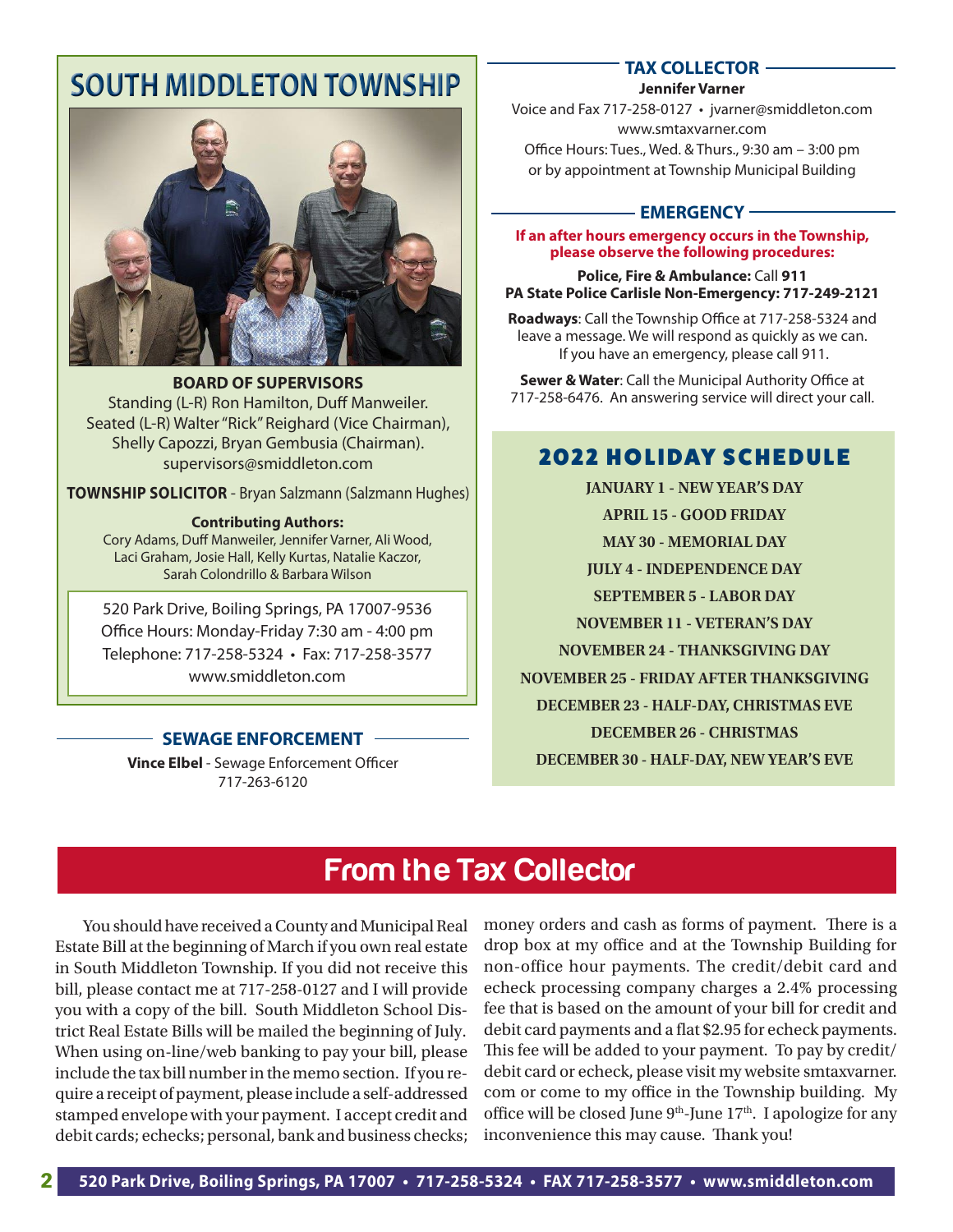#### **MS4 Update: Plant Native this Spring!** species will benefit birds, butterflies, and many other species.

Native plants are species that grow naturally in our with identifying region and have not been imported to the area by oth-<br> ers. These plants have adapted to local soils, climates, health Ga micro-organisms, and insects. Since they have evolved so that it can i in natural conditions, they do not need excess care like

Located so that it can interest so the solution of garden strategical distributions of the solution of the solution of the solution of the solution of the solution of the solution of the solution of the solution of the sol applications like many non-native species do. Therefore, the planting of native plants is more likely to reduce the amount of maintenance needed for landscaping. Local wildlife relies on native plants to survive and reproduce, so planting native species will benefit birds, butterflies, and many other species.

Native plants are beneficial in terms of stormwater management because they usually have deeper and more extensive root

systems that prevent erosion and provide extra filtration.  $\widetilde{N}$ ater quality in streams also benefits from native plants as they require little to no fertilizer or chemical application, which can harm stream ecosystems. A few common native plants that can be found at your local garden centers are purple coneflower, black-eyed susan, swamp milkweed, wild columbine, switchgrass, and cinnamon fern. There are a number of online and local resources that can assist

### *Did you know?* Building & Zoning Permit Edition

Did you know, most major home improvement projects require a permit? Before starting work on your property, please contact the Township to ensure whether a permit is required. Starting a project without a permit may result in additional fees and the permit cost will be doubled!

**Electrical plans will no longer need to be submitted to Middle Department Inspection Agency (MDIA) for review. Township Building Inspector(s) will now be reviewing and issuing electrical permits.** 

See the list below for a few examples of the projects that require a permit and those that would not.

**PERMIT NEEDED:** Above-ground/in-ground pools, solar panels, additions/alterations to dwelling, decks, accessory structures, patios, fences, sheds, carports

**PERMIT NOT NEEDED:** If no structural changes; replace windows, re-shingle roof, replace siding, replace door. Also security alarms and temporary pods

with identifying and locating native plants that would be appropriate for your landscaping.

A Rain Garden is a type of garden strategically located so that it can intercept stormwater and allow the water to infiltrate into the soil. Rain gardens can be located near

> downspouts, next to the driveway or sidewalks, or out in the yard. You can allow the rain to naturally collect in the rain garden or you can direct stormwater from the downspout or gutter with a length of plastic pipe. Rain gardens are a great way to showcase native plants and also promote stormwater management on your property.

> South Middleton Township maintains a Municipal Separate Storm Sewer System (MS4) permit and works to prevent stormwa-

ter pollution through a required stormwater management program. This program requires education and outreach to target audiences throughout the Township on topics pertaining to stormwater pollution and stormwater management. For additional information on the Township's MS4 efforts, please contact Kelly Kurtas, Environmental Planner and MS4 Coordinator at kkurtas@smiddleton.com.

### MARK YOUR CALENDAR

|                                 | May 20  Friday Fest (Vintage Crew)                                  |
|---------------------------------|---------------------------------------------------------------------|
|                                 | May 29  Memorial Day Parade                                         |
| June 4  Foundry Day             | <b>ATC Music Fest</b>                                               |
|                                 | June 17  Friday Fest (West Shore<br>Symphony Orchestra)             |
|                                 | June 25-July 3  Carlisle Summerfair                                 |
|                                 | July 15  Friday Fest (Jack's Back)                                  |
|                                 | August 2 National Night Out                                         |
|                                 | August 19 Friday Fest (Sweet Life Music<br>& Movie "The Lion King") |
| September 4  BFF Day            |                                                                     |
| <b>Save the Date:</b>           |                                                                     |
| Conjor Evna 0. Hoolth Foir 2022 |                                                                     |

Senior Expo & Health Fair 2022 Wednesday, September 21 - 1:00 to 4:00 pm

**Day at the Lake** is **cancelled** for 2022 due to construction at the lake.

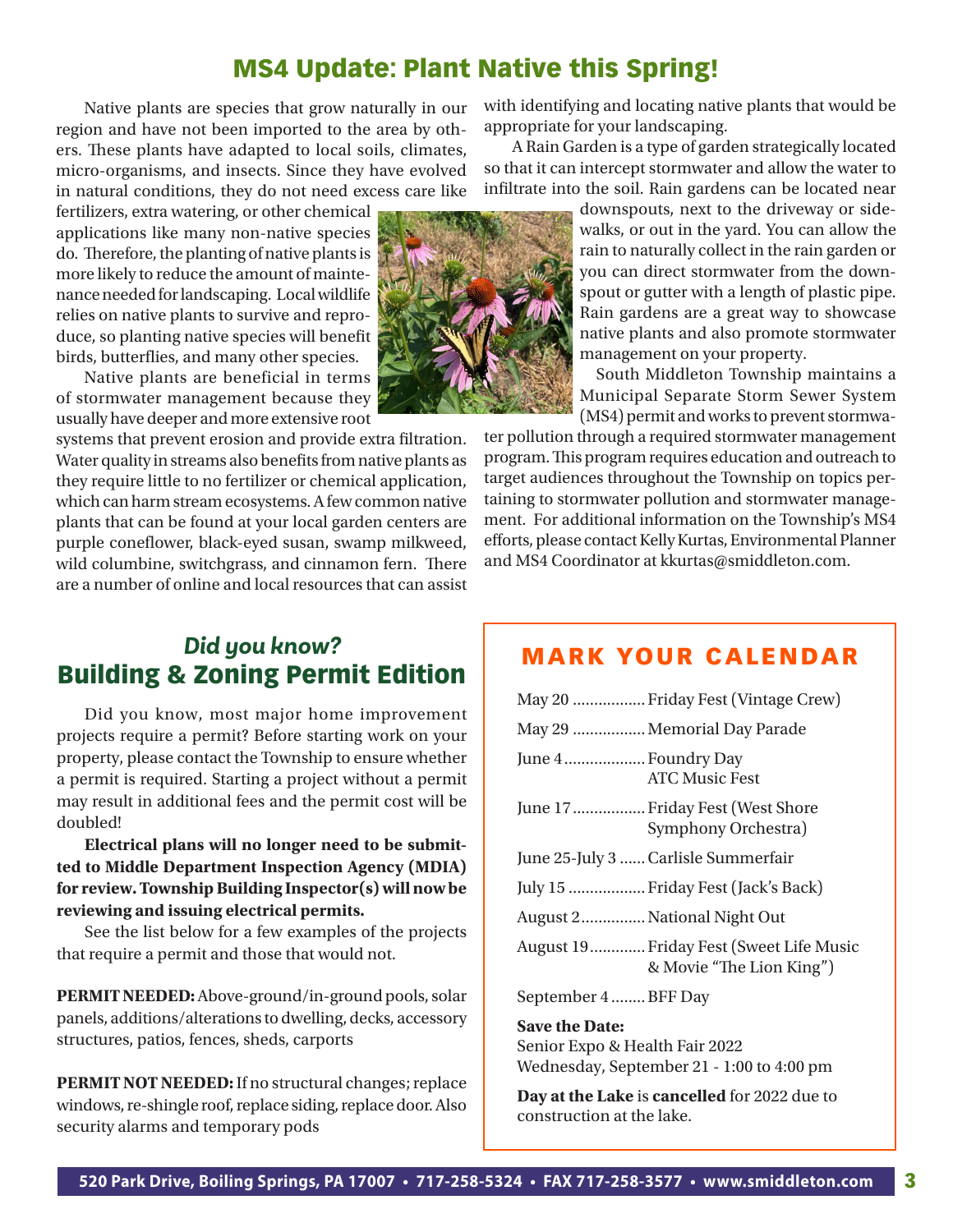### Township Ordinances & Resolutions

Over the past several months, the Board of Supervisors has considered and approved a number of ordinances and resolutions. A copy of these documents can be found on the Township's website or obtained at the Township Office. All resolutions are effective immediately and ordinances five days after approval, unless otherwise noted. The following are a summary of these actions:

### **NEW ORDINANCES**

### **Supervisors Compensation – Ordinance No. 2021-10**

Pegs compensation rates of the Supervisors to the Second Class Township Code.

*Approved by the Board of Supervisors: December 16, 2021* 

### **NEW RESOLUTIONS**

#### **Sewage Planning Modules – Resolution Nos. 2021-26 & -27**

Adopts a sewage planning module for Cambria Place (#21- 26) and Justin Junkins (#21-27) *Adopted: December 16, 2021*

### **Fee Schedule – Resolution Nos. 2021-28 & 2022-05**

Amends the Township's Fee Schedule to increase application fees for Master Plan submissions (Land Development) (#21-28) and various codes and building fees (#22-05) *Adopted: December 16, 2020 (#21-28); January 20, 2022 (#22-05)*

### *Did you know?* Debris Burning Edition

- Emissions from burning trash daily in a barrel from just 40 households, can produce levels of toxic emissions comparable to a well-controlled 200 ton/day municipal incinerator.
- **• Health Risks:**
	- Burn barrels can emit lead, cadmium, and chromium as well as unhealthy levels of carbon monoxide.
	- Contaminants can damage lungs, kidneys, nervous systems, and the liver.
	- Dioxins produced by burning are linked to cancer, delays in childhood development and damage to the immune system.
	- Long term exposure to pollutants caused by debris burning can lead to cancer and emphysema.
- The number one cause of wildfires in Pennsylvania is debris burning.

For these reasons and more, South Middleton Township has enacted a Fire Code (Ord. #03 of 2017) which prohibits open burning except for cooking and normal agricultural operations. Not only is it unlawful to burn debris in SMT, according to the Recycling Act of 1988 (Act 101), it is illegal to burn waste and materials that are considered recyclable in your municipality. Instead of burning your debris, try recycling it! The recycling guidelines are posted on our website or at the Township Office. Some yard waste can be taken to our local compost site at 615 Lindsey Road.

#### **2021 Budget – Resolution Nos. 2021-29, -30, -31, & -32** Sets the Fire Tax (#21-29), Road Tax (#21-30), and Parks & Recreation Tax (#21-31), and the General Operating Budget for the Township for 2022 (#21-32).

*Adopted: December 16, 2020*

#### **Zoning Hearing Board Appointments – Resolution Nos. 2022-01 & -06**

Appoints Mark Galbraith as member (#22-01), and Allison Earnst as alternate member (#22-06) to the Zoning Hearing Board.

*Adopted: January 3, 2022 (#22-01); January 20, 2022 (#22-06)*

### **CPA Appointment – Resolution No. 2022-02**

Appoints Smith, Elliot, Kearns, & Co., LLC, to perform the Township's annual audit. *Adopted: January 3, 2022*

**Opioid Settlement Agreement – Resolution No. 2022-03** Elects to participate in the opioid settlement resolution between the Commonwealth and various national pharmaceutical companies. *Adopted: January 3, 2022*

### **Grant Applications – Resolution Nos. 2022-04 & -07**

Submits grant applications to the PA Fish & Boat Commission Public Access Grant Program (#22-04) (Children's Lake Parking Lot project) and DCED/CFA Statewide Local Share Account (#22-07) (Community Center project). *Adopted: January 3, 2022 (#22-04); February 10, 2022 (#22-07)*

**Traffic Maintenance Agreements – Resolution No. 2022-08** Empowers the Township Engineer to sign traffic maintenance signal agreements on behalf of the Township. *Adopted: March 10, 2022*

### **Foundry Day – Resolution No. 2022-09**

Approves the hanging of a banner announcing Foundry Day 2022 across 1st Street. *Adopted: March 31, 2022*

#### **Open Records Officer – Resolution No. 2022-10**

Appoints Ali Wood as Township Open Records Officer. *Adopted: March 31, 2022*

### **PUBLIC WORKS - IMPORTANT DATES**

| Spring Brush PickupApril 18th - April 29th |                                              |
|--------------------------------------------|----------------------------------------------|
|                                            | Fall Brush PickupSeptember 6th - October 7th |
|                                            | Fall Leaf Pickup October 31st - December 2nd |

For more info on these dates, visit our website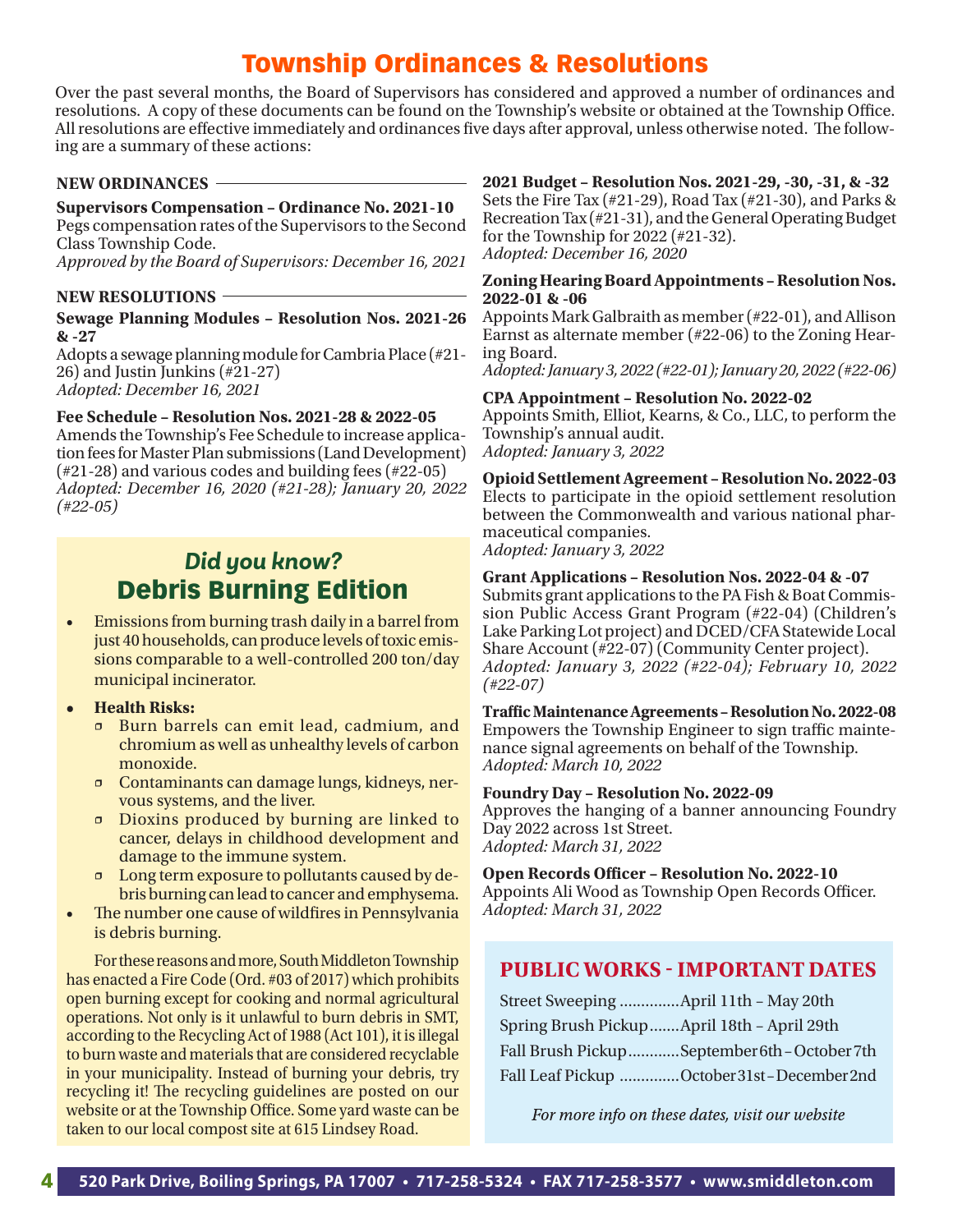### TOWNSHIP MEETING SCHEDULE

All meetings are subject to final approval and advertisement by the various boards involved. Please check the Township website or call the Township office for an update.

### **MAY**

| 9             |                                     |  |
|---------------|-------------------------------------|--|
| 11            | Building Code Appeals Board 4:00 PM |  |
| <sup>12</sup> |                                     |  |
| 19            | Parks & Recreation Board 6:00 PM    |  |
| 24            |                                     |  |
| 25            | Building Code Appeals Board 4:00 PM |  |
|               |                                     |  |

#### **JUNE**

| 8              | Building Code Appeals Board 4:00 PM |  |
|----------------|-------------------------------------|--|
| 9 <sup>°</sup> |                                     |  |
| 13             |                                     |  |
|                |                                     |  |
|                |                                     |  |
| 22             | Building Code Appeals Board 4:00 PM |  |
|                |                                     |  |

### **JULY**

|    | 13 Building Code Appeals Board  4:00 PM |  |
|----|-----------------------------------------|--|
| 14 |                                         |  |
|    |                                         |  |
|    | 21 Parks & Recreation Board 6:00 PM     |  |
| 27 | Building Code Appeals Board 4:00 PM     |  |
|    |                                         |  |

#### **AUGUST**

| 10   | Building Code Appeals Board 4:00 PM |
|------|-------------------------------------|
| 11 - |                                     |
|      | 16 Planning Commission  6:00 PM     |
|      | 18 Parks & Recreation Board 6:00 PM |
| 24   | Building Code Appeals Board 4:00 PM |
|      |                                     |

**Meeting Locations:** Board of Supervisors, Planning Commission, Zoning Hearing Board and Parks & Recreation Board: South Middleton Township Municipal Building, 520 Park Drive, Boiling Springs, PA 17007

**Municipal Authority:** South Middleton Township Municipal Authority Office, 345 Lear Lane, Boiling Springs, PA 17007

Anyone with special needs requesting assistance at any meeting should please contact the Township Office at least one week prior to the meeting date to make arrangements for assistance.

### Municipal Authority

#### **Project Preview:**

Water Main Replacement and Connection along S. Spring Garden Street and York Road – the York Road portion of this project has been bid and is scheduled to begin early 2022.

#### **Low Income Household Water Assistance Program:**

The Authority is now a vendor with the Low Income Household Water Assistance Program (LIHWAP). If you or someone you know is in need of financial assistance to pay past due water and or sewer bills, please see the Authority website for more information detailing the LIHWAP.

### **Bill Reminder:**

Due to US Postal System delays please keep in mind that bills go out quarterly from the Authority (on or around the following dates: January 3, April 3, July 3, October 3). If you do not receive your bill please contact the Authority office to verify the balance due, in order to make payment before the due date for each respective quarter (February 3, May 3, August 3, November 3). Email billing is also able to be set up with the Authority. If you elect for electronic billing, you will not be mailed a physical bill. If you would like to set up electronic billing, please contact the Authority office.

#### **Did You Know??**

Water regulates the Earth's temperature. It also regulates the temperature of the human body, carries nutrients and oxygen to cells, cushions joints, protects organs and tissues, and removes wastes. (Data from www3.epa.gov/ safewater/kids//waterfactsoflife.html)

Additional information regarding meeting information can be found on the Authority website (www.smtma.net). If you have any questions, please contact the Authority office during normal business hours at (717) 258-6476.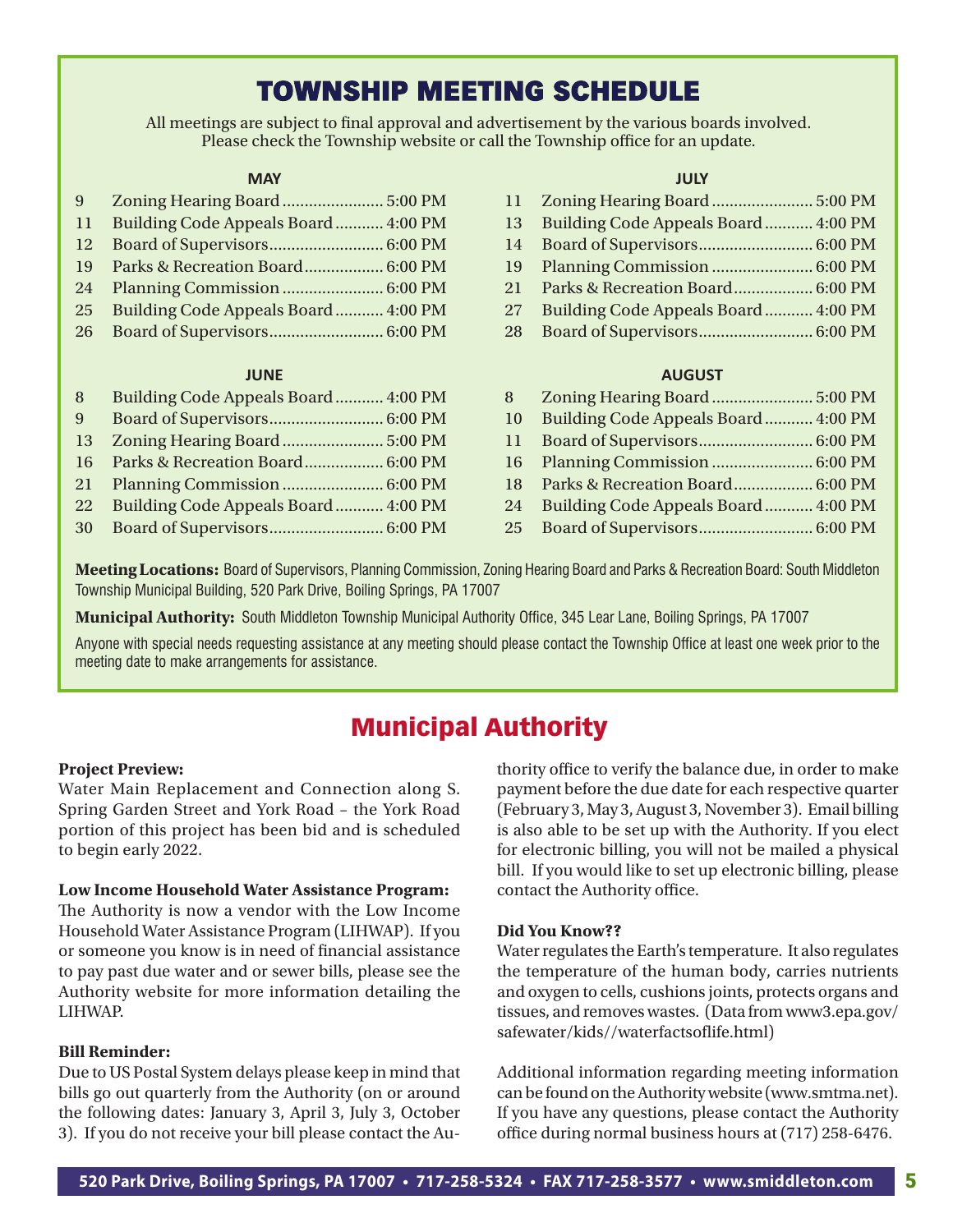### Waste Management Update

As many of you may already know, the Township has opted to extend our current trash & recycling contract with Waste Management (WM) for another year, effective March 5, 2022 through March 3, 2023. The Township did go through the re-bidding process, however the only hauler that bid was Waste Management, at much higher pricing than the current contract.

Pricing for the year is as follows:

- Flat Rate Pricing: \$56.88 per quarter
- Per Bag Pricing: \$156.60 for the year, \$5.46 per additional bag
- Per the contract, no other fees may be added other than a late fee.

The Township is aware of the multiple issues residents are experiencing, and we are working closely with representatives for resolution. Township staff has been informed that services should improve as they have addressed staffing shortages and continue to upgrade equipment. Township staff was also informed that the billing concerns are being addressed, that when WM switched their billing from Advanced Disposal's system to their own, some codes were not transferred. If an account did not have the correct SMT code, the customer could be charged the incorrect quarterly price and additional charges (such as the \$8.50 administrative charge) could be added. WM representatives have assured us that these issues should be credited/resolved for the next quarterly invoice.

Despite WM's assurances, it is still vital that they meet their contractual obligations, so The Board of Supervisors have directed the Solicitor to explore legal action against the company. We urge anyone with issues to continue to reach out to Waste Management Customer Service at 800- 634-4595 or come to a Supervisor's Meeting.

### Sandy – Co-worker and Friend

*By Barbara Wilson, former Township Manager*

Hiring a new person, especially for a critical person in your organization, is not always easy. Many times there are doubts about whether or not a 'good fit' is possible given the complexities of some positions. Will personalities mesh? Will the new person understand

what is needed and expected especially when it's hard to quantify the particular nuances of the position? Is that person capable of completing all the extra duties that will arise in the coming months and years considering how your organization is growing?

In the early 1990's, South Middleton Township was experiencing a growth spurt which resulted in a demand for more staff to meet the needs of the residents as well as the mandates that were required by the State. The first step in

hiring more staff was finding a good Administrative Assistant/Township Secretary. To make this even more complicated, this person was to fill the position I had held before being promoted to Manager so I was even more particular about the new hire.

I shouldn't have been concerned. We interviewed a few good candidates, but as soon as we met Sandy Quickel, we knew we had found our new addition to the staff. During the interview process, Sandy exhibited a calm assurance that she was up to the task. We hired her and on June 2, 1992, she embarked on her 29+ years of service to South Middleton Township. She quickly learned the job as presented as well as all the new duties that landed on her desk as the years passed and the responsibilities changed. Over the years, Sandy has helped thousands of residents, scores of co-workers and me. She was

> the go-to person when someone had a problem; when someone needed files or records of previous actions; or to simply talk through issues facing us. For me, personally, Sandy was always there to help more times than I can count. When someone says, "I don't know what I'll do without Sandy" (and many people have said that over the years), I know exactly what they mean.

> I could not say "thank you" enough for all the good things Sandy brought to the Township. She is not only the best

secretary we could have asked for, but also the best coworker and friend to all of us. We were very fortunate to have her for more than 29 years. She will be missed more than we even know.

Congratulations, Sandy, on your retirement. It's time to do all the things you have wanted to do for a long time. You will now have time for yourself, your family, your friends and all those special things you really want to do. We wish you the best of everything. Enjoy retirement – you have earned it! Best wishes from a grateful Township.

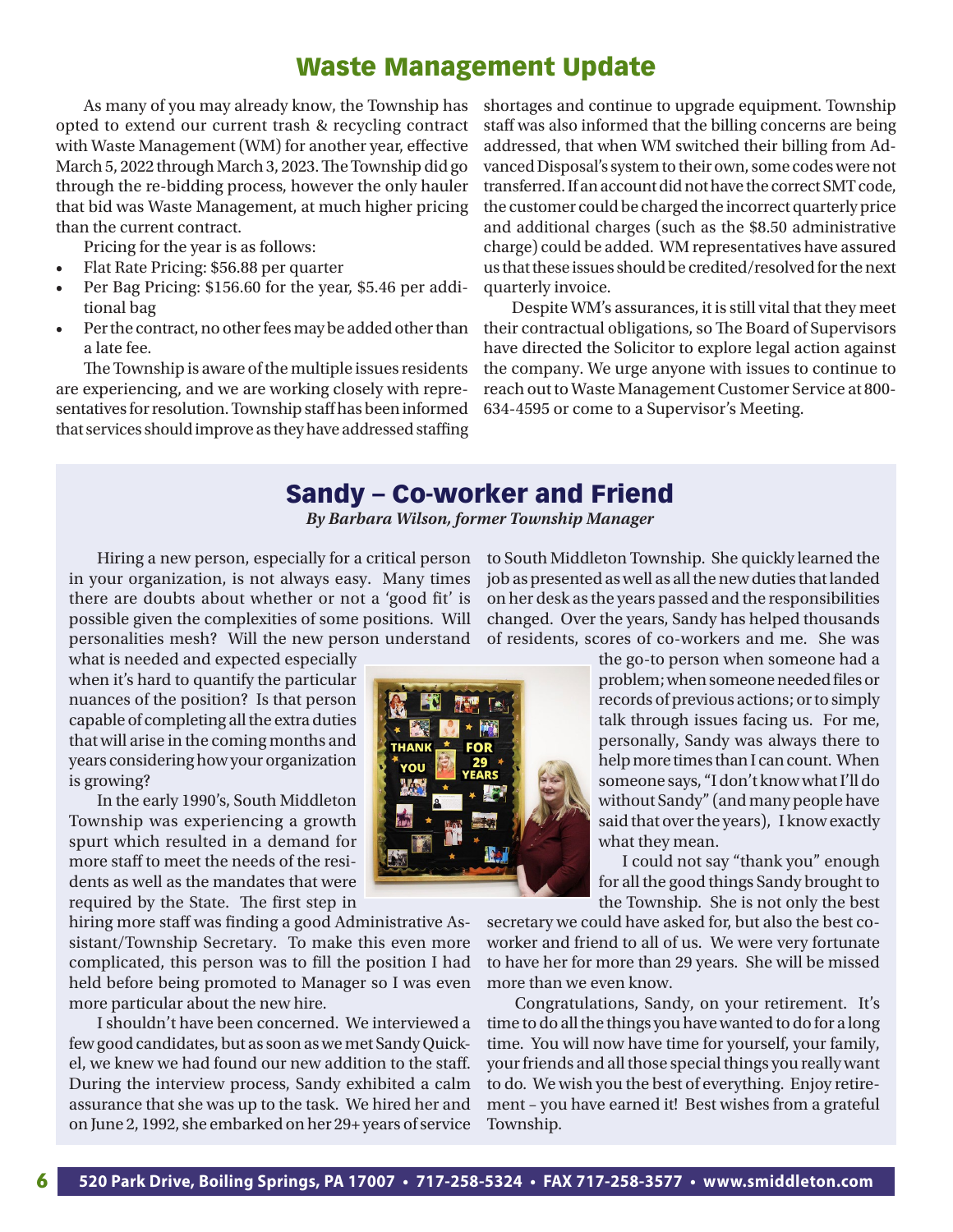### SUBDIVISION & LAND DEVELOPMENT PLANS

#### **APPROVED:**

- JJC Investment Properties, LLC, 1 lot, Plaza Drive, Conditional Use
- Craig & Mary Paxton and Daniel Seth Paxton, 1 Lot, 29 Victory Church Road, Lot Alteration Final Subdivision
- Sara & Romano Gelsomino, 1 Lot, 1152 Rockledge Drive, Conditional Use
- William E. Ohrum, 1 lot, 328 West Old York, Conditional Use
- AAMPA Holdings, LLC, 1 lot, Logistics Drive, Conditional Use

### **PENDING:**

- Westmooreland Phase 1, 38 lots, Walnut Bottom Road, Final Subdivision & Land Development
- Georgetowne, 205 lots, South Ridge Road, Conditional Use
- Georgetowne, 205 lots, South Ridge Road, Preliminary Subdivision & Land Development
- David & Carol Adams, 2 lots, Fairfield Street, Final Subdivision Plan
- Smith Farm Partners, LLC, 1 lot, South Spring Garden Street, Preliminary/Final Subdivision & Land Development
- 28 Westminster Drive, 1 lot, 28 Westminster Drive, Final Minor Land Development
- Karns Building Expansion, 2 lots, 411/413 Forge Road, Preliminary/Final Land Development
- Zenith Apartments, 1 Lot, South Spring Garden Street, Preliminary/Final Land Development
- Justin Junkins, 2 lots, 501 Oxford Road, Final Minor Subdivision
- Morgan's Crossing Townhouses, 122 Units, Petersburg Road, Preliminary Subdivision & Land Development
- Wheatstone, 258 Units, East Springville Road, Conditional Use
- IOS, 1 Lot, West Trindle Road, Preliminary Land Development
- Cumberland Crossing Apartment Complex, 108 units, 1 Longsdorf Way, Preliminary/Final Land Development
- 25 Lisburn IOS, 1 Lot, Lisburn Road, Preliminary Land Development
- Donald G. & Kathleen Urso Pratt and Amanda Zeiders, 1 Lot, 815 Petersburg Road, Lot Alteration Final Subdivision
- Cambria Place, 1 Lot, 1201 Walnut Bottom Road, Final Lot Consolidation and Land Development

### Bubbler Foundation Update and News

Appreciate Breakfast in March. Coming up, the Foundation will again host its Annual Dinner at Allenberry on The Bubbler Foundation has stayed busy, "popping up" at events all over town. This includes partnering with Carwood Farms at their recent community event to offer beef bundles to support local families in need, joining the Civic Association for the Santa's Village at Spring Meadow Park, assisting children with their letters to Santa, "manning" concession stands at recent Bubbler high school basketball games, and hosting a Teacher's May 6, as well as BFF Day on September 4 at South Middleton Park. There will again be the Kids' Zone, with

bounce houses, face and rock painting, games, and more. There will also be food, free snow cones, the Steve Morrison band will perform, and the famous Rubber Ducky Regatta race. The day will culminate at the High School for our annual fireworks display.

The Foundation is also seeking individuals to serve a three-year term on its board of directors. Applicants must reside in South Middleton Township, be an alumnus of Boiling Springs High School, or a retired employee

of the South Middleton School District. Those interested should submit a letter of interest and a resume to the at the sount music, and sensor Bistricity most interested should distinct a client of interest and a resulte to the<br>Bubbler Foundation at 4 Academy Street Suite, 100 Boiling Springs, PA, 17007, or email to Director.Bubbler  $\frac{1}{\sqrt{2}}$  or omain to *z* noticing above. Foundation@smsd.us.

show lit up the South Middleton sky that many were able to view from The Bubbler Foundation is a 501c3 organization and is also approved under the PA Educational Improvement Tax Credit Program (EITC). The Mission of the Foundation is to "enhance and supplement the academics, arts and cultural, athletic, environment, and health and wellness experiences for the children and residents of South Middleton Township." For more information about the Bubbler Foundation, including upcoming events,  $\qquad \qquad$ information, including an annual dinner and golf tournament. If you are interested in donating, visit please visit its website, www.bubblerfoundation.org.



The Bubbler Foundation didn't let a rainy start deter from a fantastic day of family fun, good music and tasty food at the annual Bubbler Foundation Festival & Fireworks on September 5, 2021. The Bubbler Foundation would like to thank all of their volunteers, donors and

sponsors for making this event

bubblerfoundation.org or scan the QR code. If you have suggestions for future events or are interested